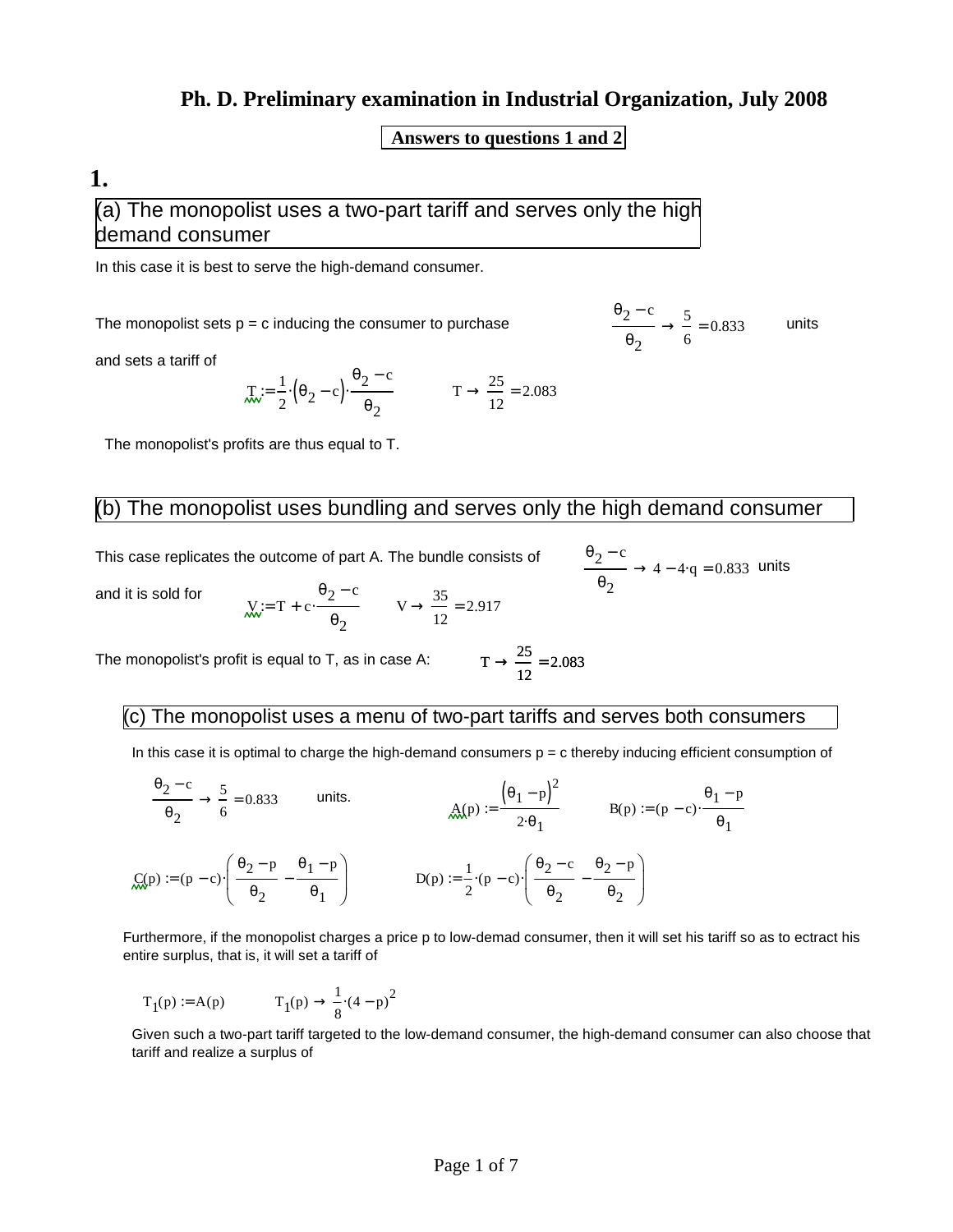$$
S_2(p) := \frac{1}{2} \cdot \left(\theta_2 - p\right) \cdot \left(\frac{\theta_2 - p}{\theta_2}\right) - T_1(p) \qquad S_2(p) \text{ simplify } \to 1 - \frac{1}{24} \cdot p^2
$$

Thus the tariff for the high-demand consumer has to be set so that he gets at least the aboe surplus if he chooses the two-part tariff targeted to him, that is,

$$
T_2(p) := \frac{1}{2} \left[ \left( \theta_2 - c \right) \cdot \left( \frac{\theta_2 - c}{\theta_2} \right) \right] - S_2(p) \qquad T_2(p) \text{ simplify } \to \frac{13}{12} + \frac{1}{24} \cdot p^2
$$

Thus the monopolist's profits are

$$
\Pi(p) := 2 \cdot A(p) + 2 \cdot B(p) + C(p) + D(p) \qquad \Pi(p) \text{ simplify } \to \frac{25}{12} + \frac{1}{4} \cdot p - \frac{1}{12} \cdot p^2
$$

$$
T_1(p) + T_2(p) + (p - c) \cdot \left(\frac{\theta_1 - p}{\theta_1}\right)
$$
 simplify  $\rightarrow \frac{25}{12} + \frac{1}{4} \cdot p - \frac{1}{12} \cdot p^2$ 

[alternative computation of  $\Pi(p)$ ]

Given 
$$
\frac{d}{dp}\Pi(p) = 0
$$
  $p_1 := \text{Find}(p) \rightarrow \frac{3}{2}$   $\frac{\theta_2}{\theta_1} \cdot c = 1.5$ 

Thus the optimal menu of two-part tariffs is

for low demand: 
$$
p_1 \rightarrow \frac{3}{2} = 1.5
$$
  $T_1(p_1) \rightarrow \frac{25}{32} = 0.781$ 

for high demand  $c \to 1$   $T_2(p_1) \to \frac{113}{96}$  $\rightarrow \frac{115}{96} = 1.177$ 

corresponding profits: 109 48

Thus this option is better than option A (serving only the high-demand consumer).

#### (d) The monopolist uses a menu of bundles and serves both consumers

In this case it is optimal to include the efficient quantity in the bundle for the high-demand consumer

$$
\frac{\theta_2 - c}{\theta_2} \to \frac{5}{6} = 0.833
$$
 units.

Furthermore, if the bundle for the low-demand consumer includes q units, then the optimal price for the bundle is

$$
V_1(q) := \int_0^q \left[\theta_1 \cdot (1-x)\right] dx \qquad V_1(q) \text{ simplify } \to 4 \cdot q - 2 \cdot q^2
$$

Such a bundle is available also to the high-demand consumer and would yield him a surplus of

$$
s_2(q) := \int_0^q \left[\theta_2(1-x)\right] dx - V_1(q) \hspace{1cm} s_2(q) \to 2 \cdot q - q^2
$$

Thus the bundle targeted to the high-demand consumer must give him at least this surplus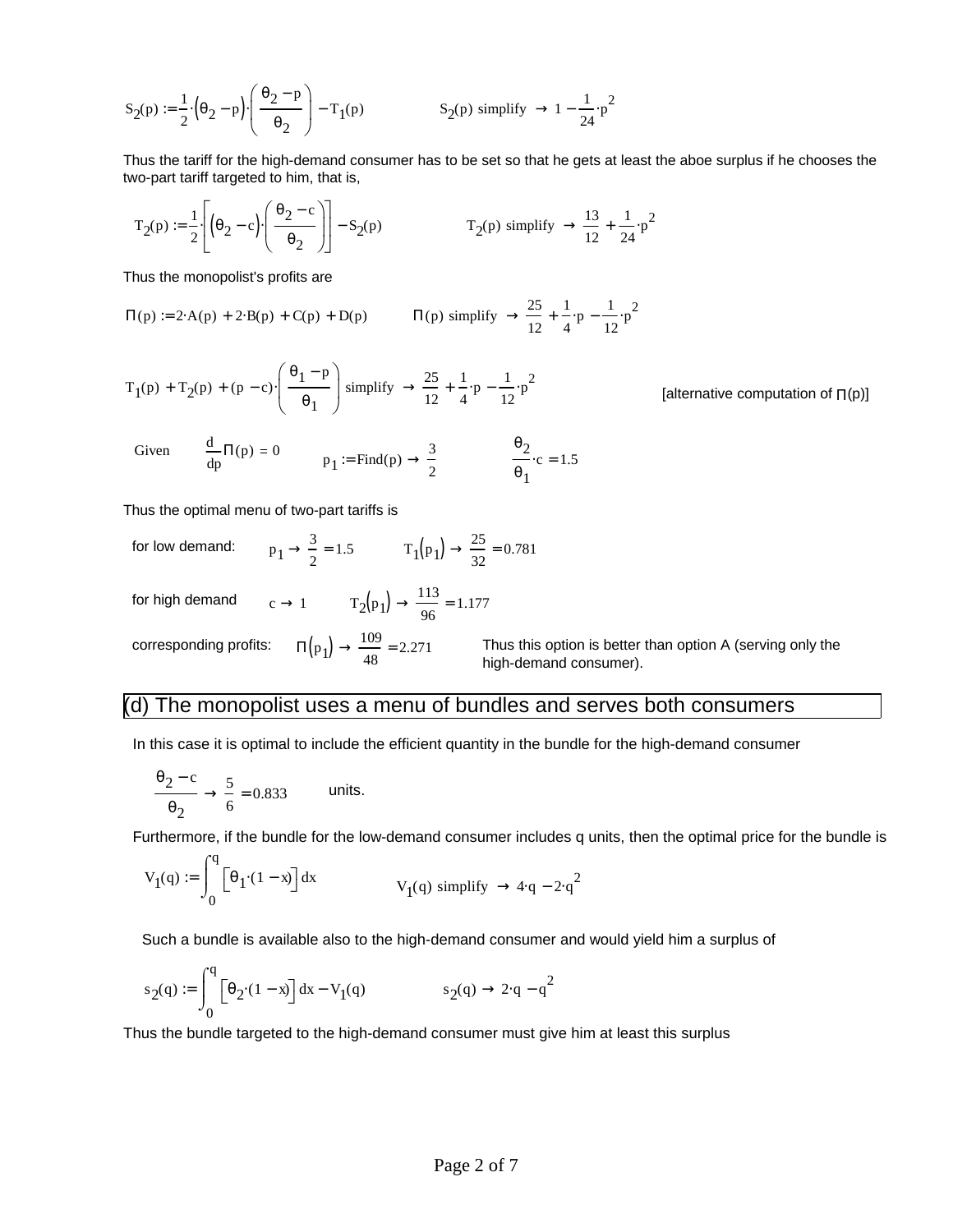$$
V_2(q) := \int_0^{\frac{\theta_2 - c}{\theta_2}} \left[ \theta_2 \cdot (1 - x) \right] dx - s_2(q)
$$
  

$$
V_2(q) \text{ simplify } \rightarrow \frac{35}{12} - 2 \cdot q + q^2
$$

Thus the monopolist's profit is

$$
Pr(q) := V1(q) + V2(q) - c \cdot \left( q + \frac{\theta_2 - c}{\theta_2} \right)
$$
 
$$
Pr(q) \text{ simplify } \rightarrow q - q^2 + \frac{25}{12}
$$

Gi

\n
$$
\frac{d}{dq} \Pr(q) = 0
$$
\n

\n\n $q_1 := \text{Find}(q) \to \frac{1}{2}$ \n

\n\n $1 - \frac{c}{2 \cdot \theta_1 - \theta_2} = 0.5$ \n

Thus the optimal menu of budles is:

for the low-demand 1 1  $\rightarrow \frac{1}{2} = 0.5$   $V_1(q_1) \rightarrow \frac{3}{2}$ 2  $\rightarrow$   $\frac{3}{2}$  = 1.5  $\Theta_2$  – c  $\theta_2$ 5  $\rightarrow \frac{5}{6} = 0.833$   $V_2(q_1) \rightarrow \frac{13}{6}$ for the high-demand  $\frac{2}{\theta_2} \rightarrow \frac{3}{6} = 0.833$   $V_2(q_1) \rightarrow \frac{13}{6} = 2.167$ The corresponding profits are 7  $\rightarrow -2.333$ 

## (e) The monopolist prefers d to c, c to b and is indifferent between b and a

3

(f) In cases a and b consumer surplus is zero. In cases c and d the surplus of the low-demand consumer is zero. In case c the high-demand consumer has a surplus of

$$
S_2(p_1) \to \frac{29}{32} = 0.906
$$

In case d the high-demand consumer has a surplus of

$$
s_2(q_1) \rightarrow \frac{3}{4} = 0.75
$$

Thus the ranking in terms of consumer suplus is: c bette than d, d better than b, b the same as a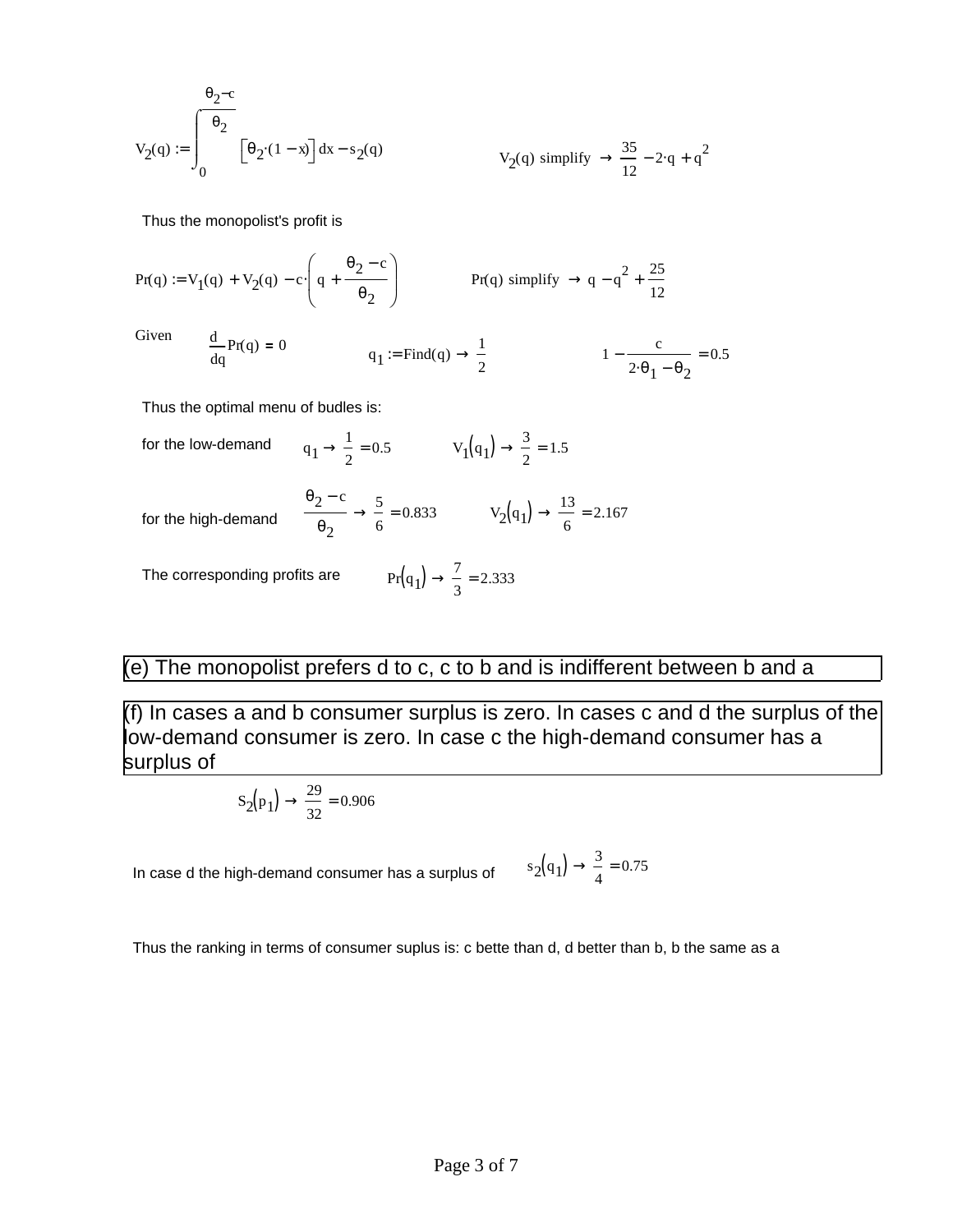# (g) Now we look at total surplus

$$
TS := \begin{pmatrix} \text{"Case a"} & T \\ \text{"Case b"} & T \\ \text{"Case c"} & \Pi(p_1) + S_2(p_1) \\ \text{"Case d"} & \Pr(q_1) + s_2(q_1) \end{pmatrix} \qquad \qquad TS \rightarrow \begin{pmatrix} \text{"Case a"} & \frac{25}{12} \\ \text{"Case b"} & \frac{25}{12} \\ \text{"Case c"} & \frac{305}{96} \\ \text{"Case c"} & \frac{305}{96} \\ \text{"Case d"} & \frac{37}{12} \end{pmatrix} = \begin{pmatrix} \text{"Case a"} & 2.083 \\ \text{"Case c"} & 3.177 \\ \text{"Case d"} & 3.083 \end{pmatrix}
$$

Thus from the point of view of total surplus, c is better than d, d is better than b and b is the same as a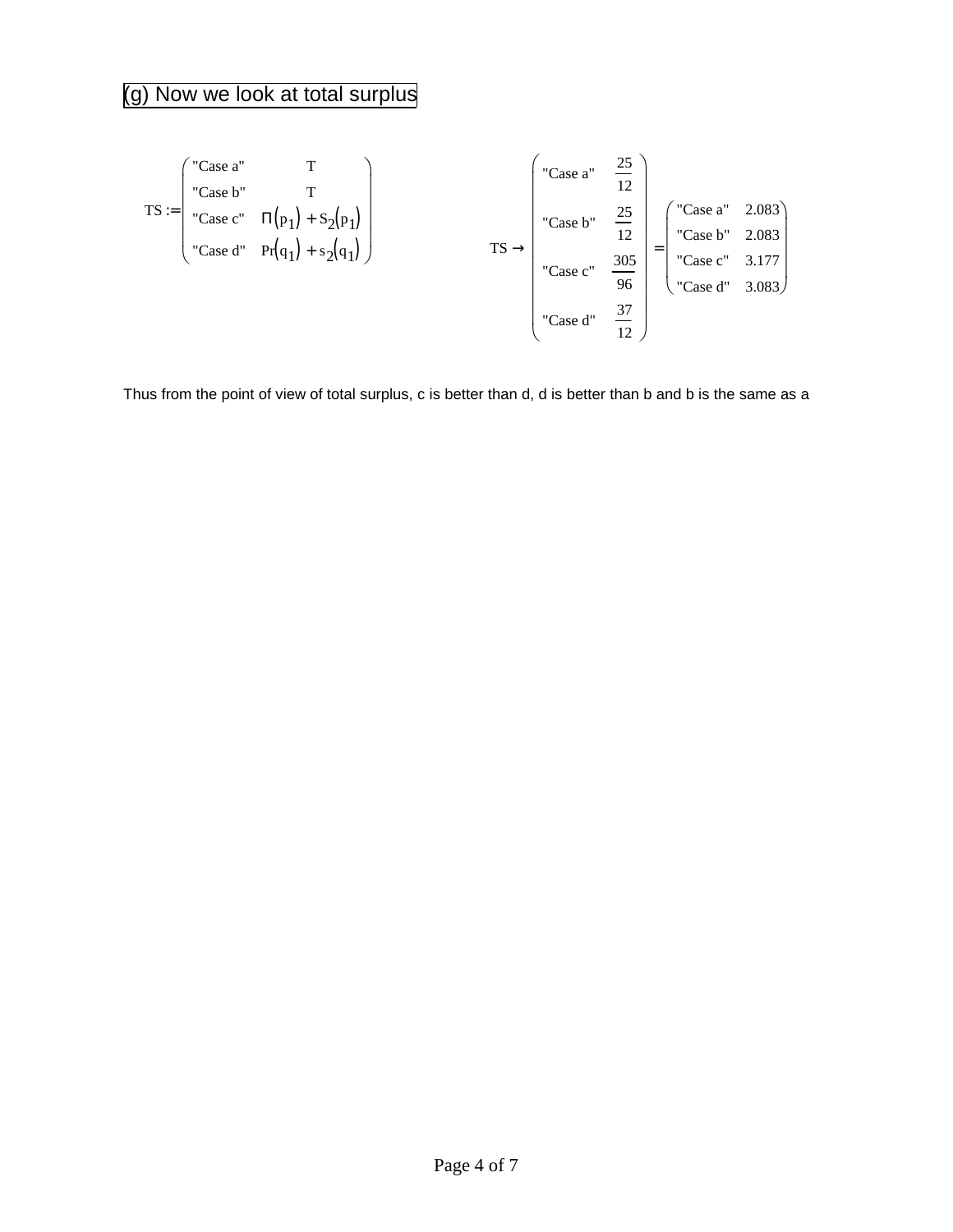## **2.**

 $p(q) \rightarrow 46 - 2 \cdot q$   $C(q) \rightarrow 32 + 2 \cdot q$ 

**(a) Scenario 1.** Since there is no possibility of entry and there is no discounting, the incumbent chooses, in each period, the output that maximizes

 $\Pi(q) := q \cdot p(q) - C(q)$   $\Pi(q)$  simplify  $\rightarrow$  44  $\cdot q - 2 \cdot q^2 - 32$ Given q  $\frac{d}{d\pi} \Pi(q)$ d 0  $q_M := Find(q) \rightarrow 11$  $p_M := p(q_M)$   $p_M = 24$  $\Pi_M := \Pi (q_M)$   $\Pi_M = 210$ 

Thus the firm produces  $q_M = 11$  units and makes a profit of  $\Pi_M = 210$  in each period for a total of  $2 \cdot \Pi_M = 420$ 

**(b) Scenario 2.** If the incumbent has committed to output q for period 2 then the entrant's residual demand is

$$
res(q_e, q) := p(q_e + q)
$$
\n
$$
res(q_e, q) \text{ simplify} \rightarrow 46 - 2 \cdot q_e - 2 \cdot q
$$

The potential entrant's profit function is:

$$
\Pi_e\big(q_e,q\big)\coloneqq q_e\!\cdot\!\textup{res}\big(q_e,q\big)-C\big(q_e\big)
$$

$$
\Pi_e\big(q_e, q\big) \text{ simplify} \rightarrow 44 \cdot q_e - 2 \cdot q_e^2 - 2 \cdot q_e \cdot q - 32
$$

0

Given

$$
q_E(q) := \text{Find}(q_e) \to 11 - \frac{1}{2} \cdot q
$$

reaction function of entrant

 $\Pi_{E}(q) := \Pi_{e}(q_{E}(q), q)$ 

qe

d

 $\frac{d}{d} \Pi_e(q_e, q)$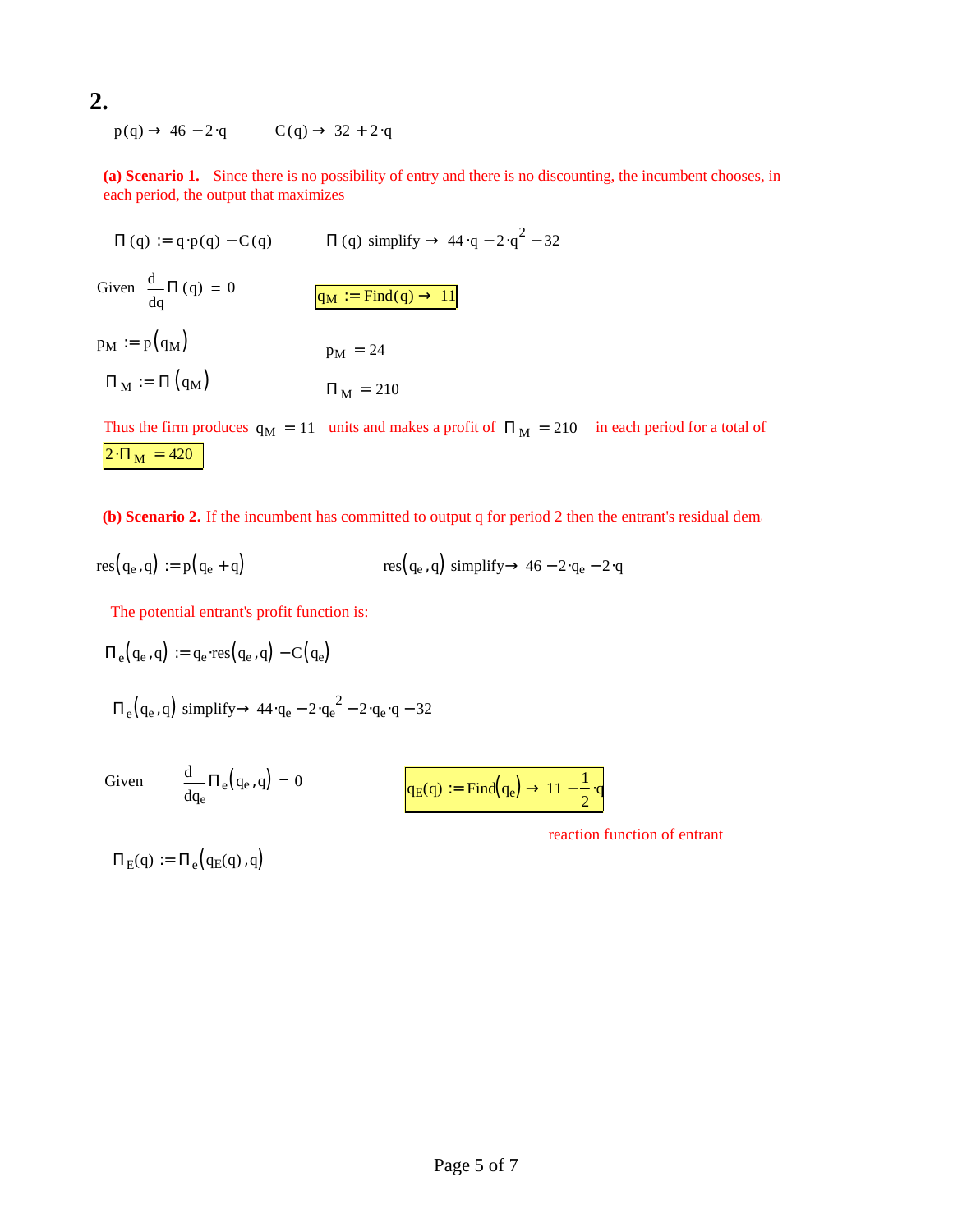$\Pi$ <sub>E</sub>(q) simplify  $\rightarrow$  210 - 22 q +  $\frac{1}{2}$ 2  $q^2$ 

entrant's maximum profit

Given

$$
\Pi_{E}(q) = 0
$$
\n
$$
q_{\text{limit}} := \text{Find } (q)^{T} \to \begin{pmatrix} 14 \\ 30 \end{pmatrix}
$$
\n
$$
q_{E}(14) = 4
$$
\n
$$
q_{E}(30) = -4
$$

$$
q_{\lim} := q_{\lim} \tfrac{1}{1}
$$

limit output: if the incumbent commits to an output of 14 per period then the entrant cannot make positive profits and will therefore stay out. **Thus entry deterrence is possible.**

(c,d,e) Then the incumbent's profits in each period are:  $\Pi(14) = 192$ for a total of  $2 \cdot \Pi (14) = 384$ 

The incumbent's profit function is thus

$$
\Pi_{i}(q) := \begin{cases} (2 \cdot \Pi(q)) & \text{if } q \ge q_{\text{lim}} \\ (\Pi(q) + \Pi(q + q_{\text{E}}(q))) & \text{otherwise} \end{cases}
$$

$$
f(q) := \Pi(q) + \Pi\left(q + q_E(q)\right) \qquad \qquad f(q) \text{ simplify } \rightarrow 44 \cdot q - \frac{5}{2} \cdot q^2 + 178
$$

given

$$
\frac{d}{dq}f(q) = 0 \qquad \text{q}_{\text{emax}} := \text{find}(q) \to \frac{44}{5}
$$

$$
f\left(q_{\text{emax}}\right) = 371.6
$$

The best alternative is to commit to 44/5 units but in this case the incumbent's total profits would only be 371.6

Graphically, the incumbent's profit function in Scenario 2 is as follows

 $x := 0, 0.01$  ... 20